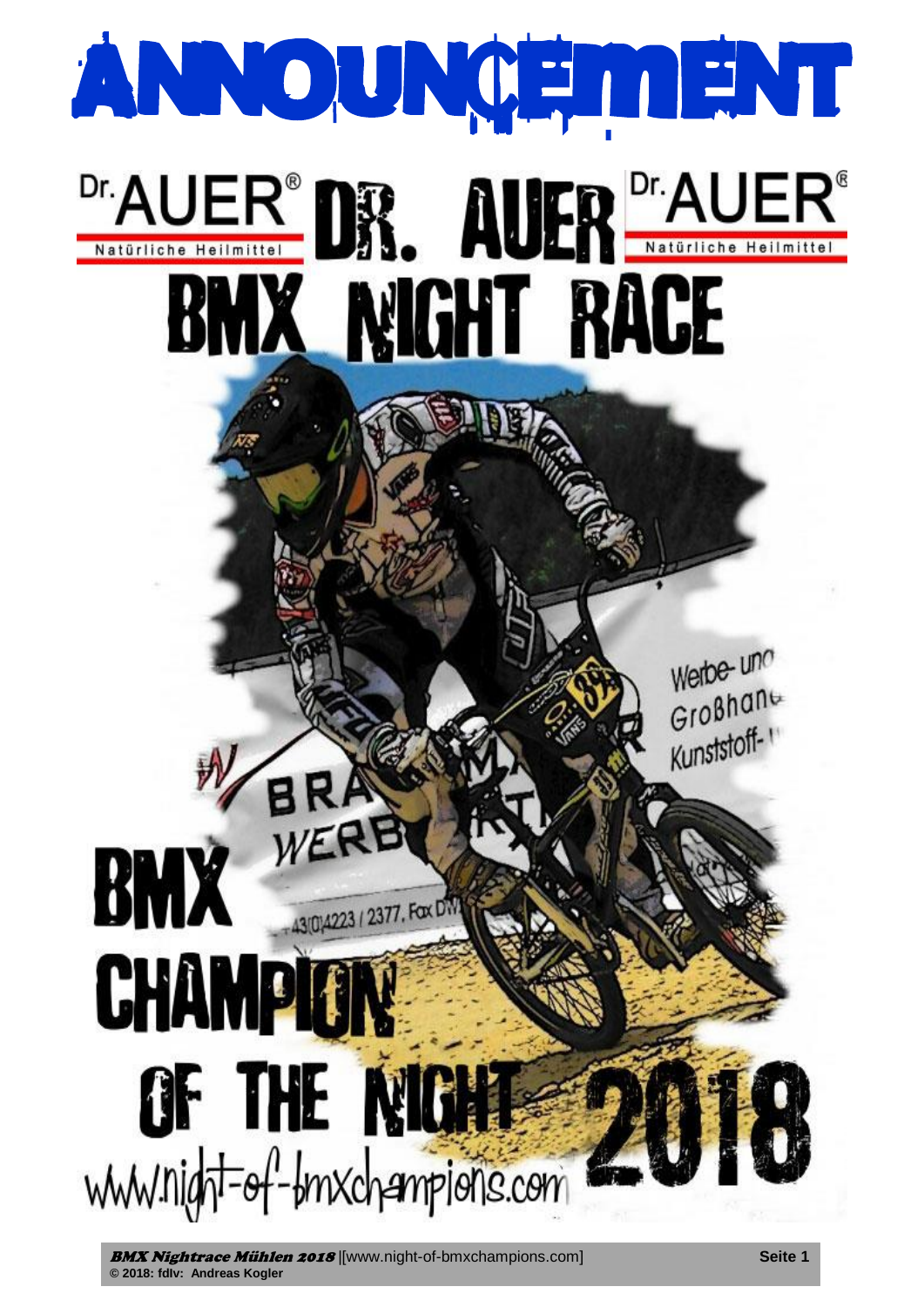#### **ANNOUNCEMENT Dr. AUER BMX Nightrace Mühlen BMX CHAMPION of the NIGHT 2018**

All riders with a valid BMX racing license that participated at the Alpe-Adria-Cup race on Saturday 25th. August are allowed to participate at the Dr. Auer BMX NightRace. The NightRace will be advertised openly. Every participating rider counts for the end-ranking.

**The categories Junior-Champions Open -9, Junior-Champions Open 10-13 and Super-Champions Open 14+ do also countfor the styrian regional championship 2018 according to the announcement.**

# *RACING EVENT SCHEDULE 2018*

#### **Mini Champions – 716" / 20", Junior-Champions Open – 9**

| <b>Date</b> | Registration |  | Open training   |       | Race start | <b>Ceremony</b> |  |
|-------------|--------------|--|-----------------|-------|------------|-----------------|--|
| 25.08.2018  | until 14:00  |  | $18:30 - 18:45$ | 19:00 | ca. 20:30  |                 |  |

#### **Junior-Champions Open 10 – 13 und Super-Champions Open 14+**

| <b>Date</b> | Registration | Open training   | Race start | <b>Ceremony</b>                         |
|-------------|--------------|-----------------|------------|-----------------------------------------|
| 25.08.2018  | until 14:00  | $20:45 - 21:00$ | 21:00      | Latest 1 hour after<br>end of the race. |

**\*\*\*\*\*Exactclassificationfor Gate- and open training on raceday!**

## *CATEGORY CLASSIFICATION*

| Info                                                                                | Category                      | <b>Year of birth</b> |
|-------------------------------------------------------------------------------------|-------------------------------|----------------------|
| Class just for non-license riders.<br>(only existant at the Nightrace in<br>Mühlen) | Mini-Champions - 7/ 16" u.20" | 2011 and younger     |
| Open category for license and<br>non-license riders.                                | Junior-Champions Open - 9     | 2009 and younger     |
| Open category for license and                                                       |                               |                      |
| non-license riders.                                                                 | Junior-Champions Open 10 - 13 | 2008 - 2005          |
| Open category for license and                                                       |                               |                      |
| non-license riders.                                                                 | Super-Champions Open 14+      | 2004 and older       |

Every category will be ridden individually. In case of category consolidation (not enough riders \*\*\*less than 3 participants)there won't be a seperated ranking for each class.

(Exception: Mini-Champions – 7 /16" u. 20" )

Just riders with a 20" BMX Bike, that also competed at the Alpe-Adria-Cup race during the day are authorized for participation.

Exception: In the category Super-Champions Open 14+, also Cruiser riders are authorized if they do not own a 20" BMX Bike demonstrably.

# *COMPETITIVE REGULATIONS*

All official UCI rules from 2018 apply at this race.

Every rider has to ride with his / her international or national number. (color of numberplate and numberaccording to (UCI reglement).

SPD / Click-pedals are allowed from vintage 2005.If the rider uses clickpedals, he /she has to prove that he /she is able to get in and out oft he pedals on her own whenever an official requires that. After the race, a dailyranking will be published. After the posting of the ranking, there are 15 minutes protest time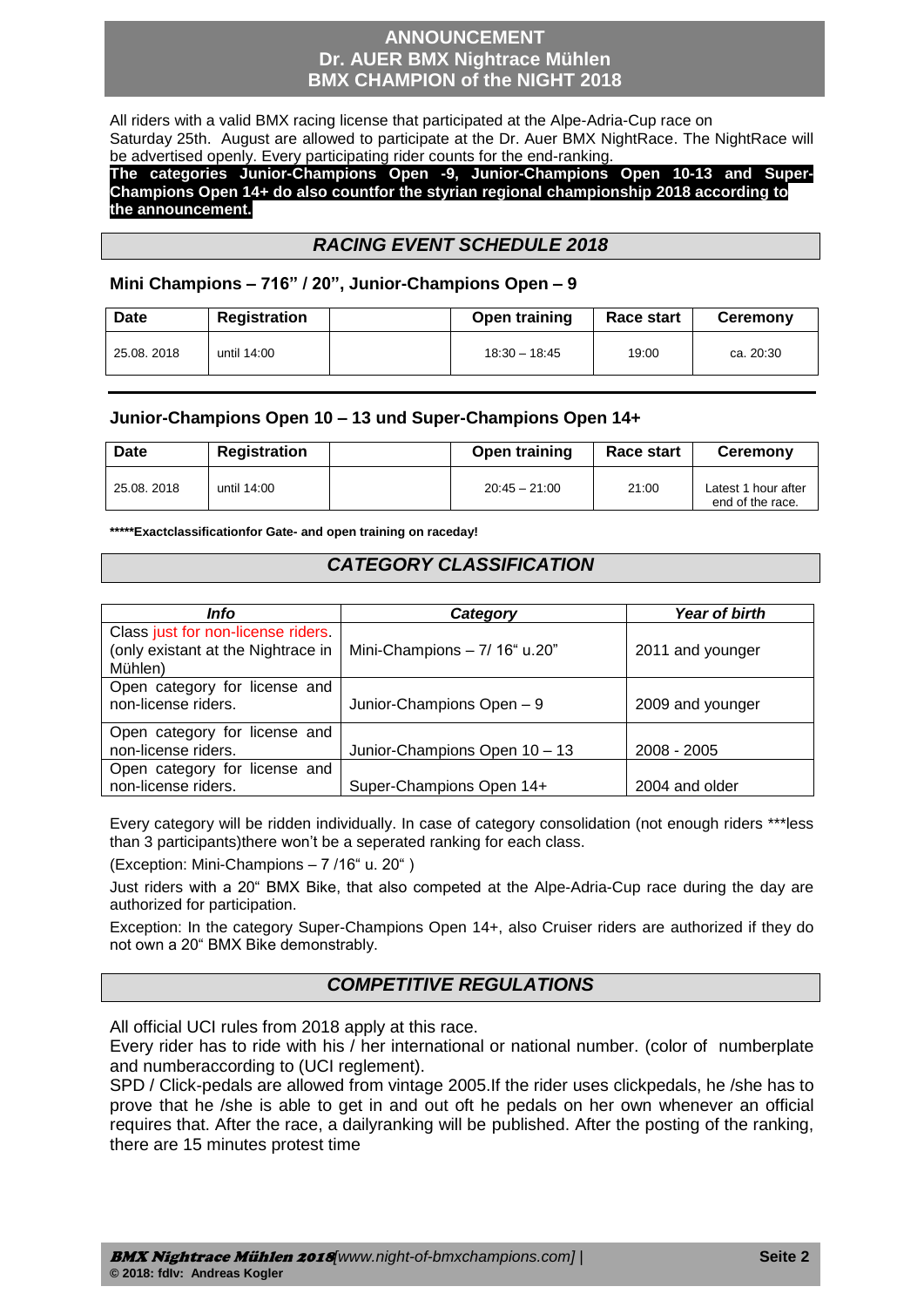#### **ANNOUNCEMENT Dr. AUER BMX Nightrace Mühlen BMX CHAMPION of the NIGHT 2018**

# *INSURANCE–LEGAL RESPONSIBILITY*

…..is on tot he participants.The organizer declines anyliability. Each participant is obliged to insure against accident. The insurance has to include BMX-racing dedicated.

#### *NOMINAL FEE*

| <b>Categories</b>                                    | Values in $\epsilon$ |  |
|------------------------------------------------------|----------------------|--|
| Mini Champions - 7/ 16" u.20"                        | 10.00                |  |
| Junior-Champions $-9$ and Junior-Champions $10 - 13$ | 10.00                |  |
| Super-Champions 14+                                  | 10.00                |  |

#### *PRICES*

#### **Mini Champions 16" und 20" –7:**

| 1. Place-Golden wreath | Trophies from place 2 - 5 | Medals from place 6-8 |
|------------------------|---------------------------|-----------------------|
|                        |                           |                       |

**\_\_\_\_\_\_\_\_\_\_\_\_\_\_\_\_\_\_\_\_\_\_\_\_\_\_\_\_\_\_\_\_\_\_\_\_\_\_\_\_\_\_\_\_\_\_\_\_\_\_\_\_\_\_\_\_\_\_\_\_\_\_\_\_\_\_\_**

Papers for everyone.

## **Junior-Champions Open – 9:**

| 1. Place – Golden wreath | Trophies from place 2 - 5 | Medals from place 6-8 |
|--------------------------|---------------------------|-----------------------|
|                          |                           |                       |

Papers until place 16.

# **Junior-Champions Open 10 – 13:**

| 1. Place – Golden wreath | Trophies from place 2 - 5 | Medals from place 6-8 |
|--------------------------|---------------------------|-----------------------|
|--------------------------|---------------------------|-----------------------|

**\_\_\_\_\_\_\_\_\_\_\_\_\_\_\_\_\_\_\_\_\_\_\_\_\_\_\_\_\_\_\_\_\_\_\_\_\_\_\_\_\_\_\_\_\_\_\_\_\_\_\_\_\_\_\_\_\_\_\_\_\_\_\_\_\_\_\_**

Papers until place 16.

| <b>Coupons/Prizemoney</b>                 |          |          |          |          |                                                                                  |          |          |          |
|-------------------------------------------|----------|----------|----------|----------|----------------------------------------------------------------------------------|----------|----------|----------|
|                                           | 1. Place | 2. Place | 3. Place | 4. Place | 5. Place                                                                         | 6. Place | 7. Place | 8. Place |
| Coupons in $\vert$<br>the<br>value<br>of: | € 40,- ∣ |          |          |          | $\in$ 35,- $\mid$ € 30,- $\mid$ € 20,- $\mid$ € 15,- $\mid$ € 10,- $\mid$ € 7,50 |          |          | € 5,-    |
|                                           |          |          |          |          |                                                                                  |          |          |          |

# **Super-Champions Open ab 14:**

| 1. Place – Golden wreath | Trophies from place 2 - 5 | Medals from place 6 |
|--------------------------|---------------------------|---------------------|
|                          |                           |                     |

Papers until place 16.

| <b>Prizemoney</b>                                                                                                                                  |          |  |  |  |  |  |                                                                            |  |
|----------------------------------------------------------------------------------------------------------------------------------------------------|----------|--|--|--|--|--|----------------------------------------------------------------------------|--|
|                                                                                                                                                    | 1. Place |  |  |  |  |  | 2. Place   3. Place   4. Place   5. Place   6. Place   7. Place   8. Place |  |
| Prizemoney $ \epsilon$ 75,- $ \epsilon$ 65,- $ \epsilon$ 55,- $ \epsilon$ 40,- $ \epsilon$ 35,- $ \epsilon$ 30,- $ \epsilon$ 25,- $ \epsilon$ 20,- |          |  |  |  |  |  |                                                                            |  |